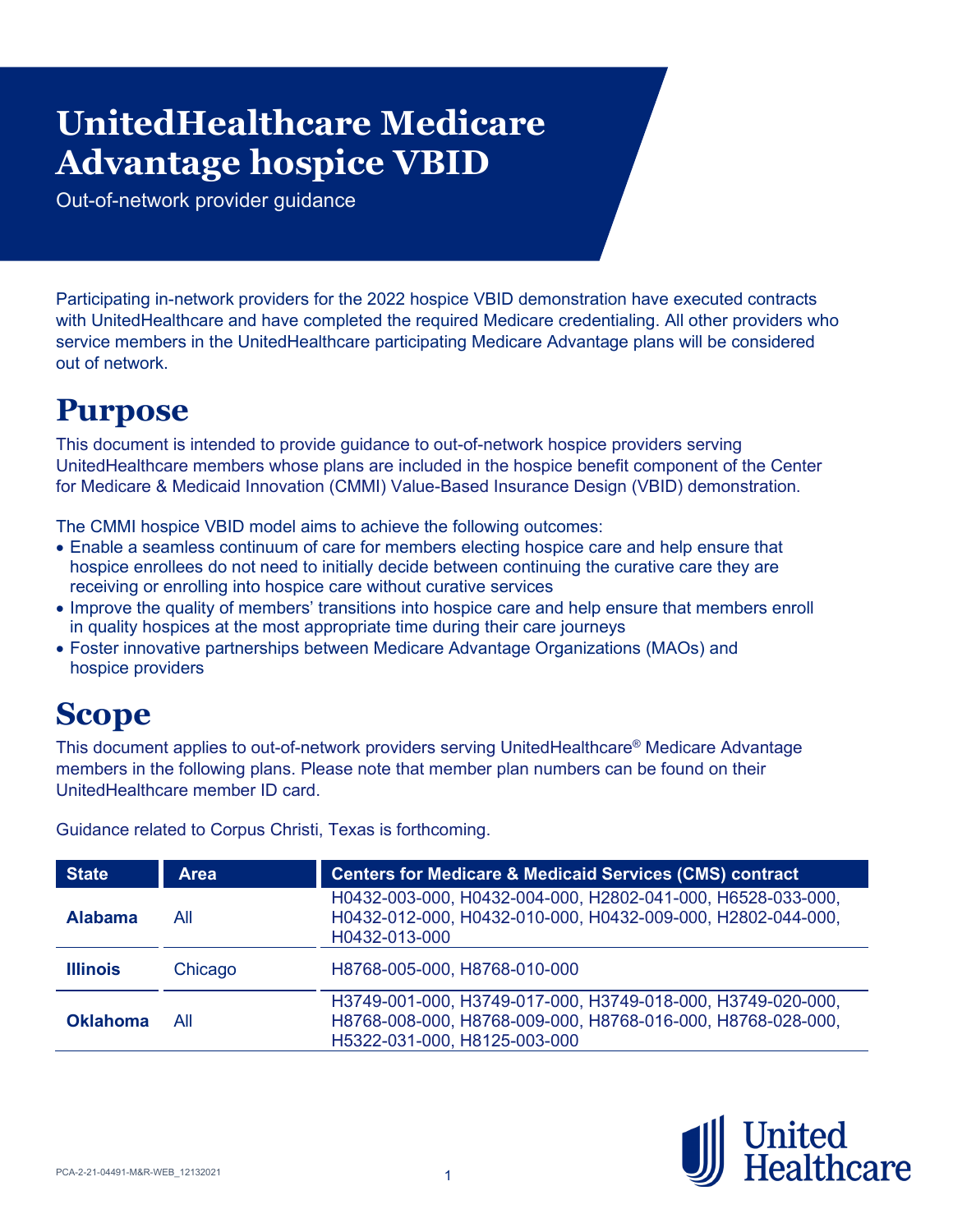# **Table of contents**

| Referring UnitedHealthcare members to a UnitedHealthcare palliative care program 5 |  |
|------------------------------------------------------------------------------------|--|
|                                                                                    |  |
|                                                                                    |  |
|                                                                                    |  |
|                                                                                    |  |
|                                                                                    |  |
|                                                                                    |  |
|                                                                                    |  |
|                                                                                    |  |
|                                                                                    |  |
|                                                                                    |  |
|                                                                                    |  |
|                                                                                    |  |
|                                                                                    |  |
|                                                                                    |  |
|                                                                                    |  |
|                                                                                    |  |
|                                                                                    |  |

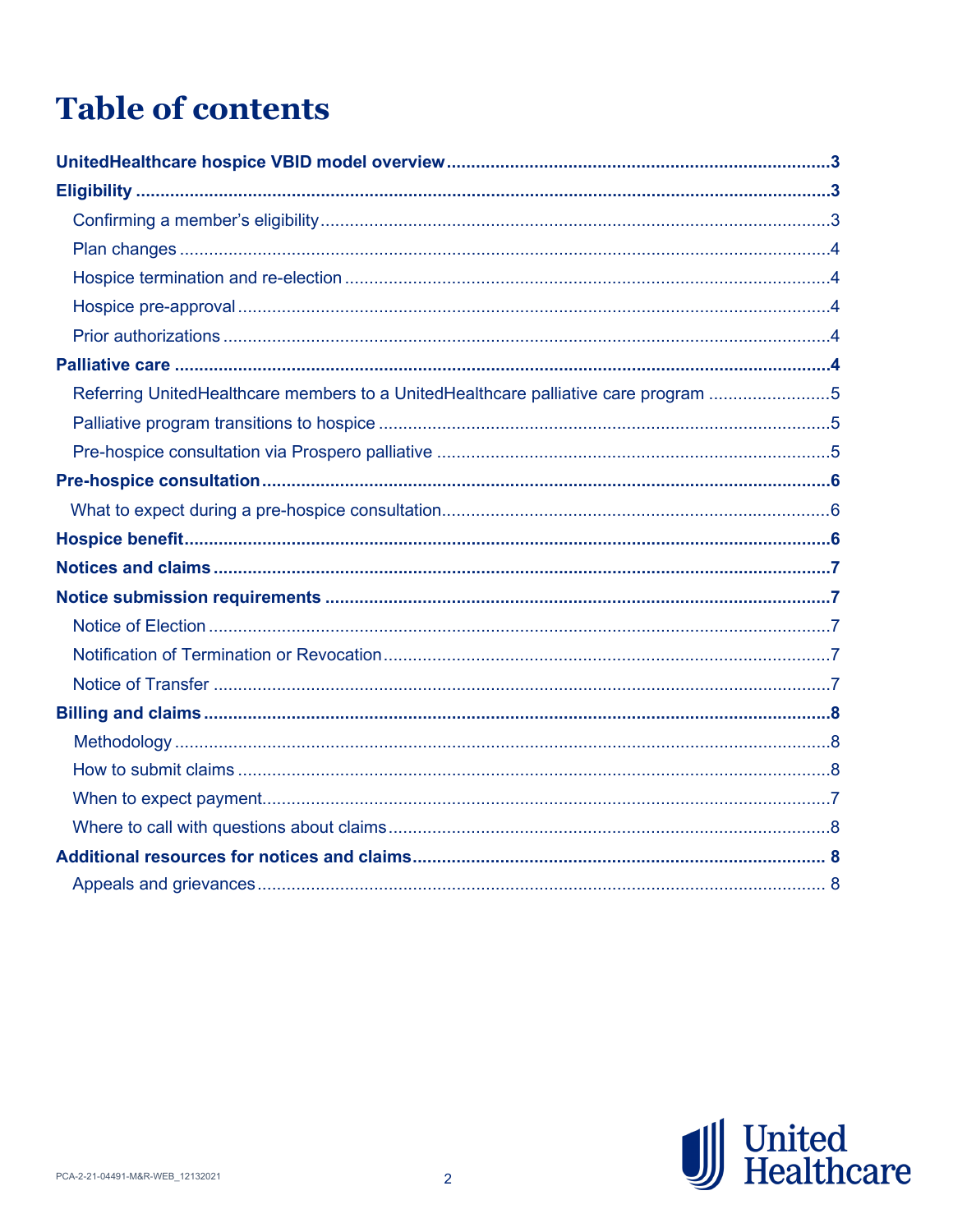# **UnitedHealthcare hospice VBID model overview**

Starting Jan. 1, 2022, the [hospice benefit component](https://innovation.cms.gov/innovation-models/vbid-hospice-benefit-overview) of the Center for Medicare & Medicaid Innovation (CMMI) Value-Based Insurance Design (VBID) model will change the UnitedHealthcare Medicare Advantage member's benefits and how hospice services are billed in certain states. The hospice VBID demonstration tests a hospice "carve-in" model that shifts risk and responsibility for hospice care from the Centers for Medicare & Medicaid Services (CMS) to Medicare Advantage Organizations (MAOs). Under the model, hospices will continue to provide the services that CMS classifies as being covered in the hospice per diem payment.

Under the hospice VBID model, in states and jurisdictions where UnitedHealthcare has been approved to offer such benefits, UnitedHealthcare will be responsible for coverage and payment of all hospicerelated services for UnitedHealthcare Medicare Advantage members that were formerly covered by Original Medicare. Members will remain enrolled in UnitedHealthcare Medicare Advantage while receiving hospice services.

The hospice VBID model aims to ease care transitions, improve quality and timely access to the hospice benefit, and remove barriers to both palliative and hospice care so that members may choose hospice at a more appropriate time in their care journey. Under this model, UnitedHealthcare will offer additional services that may not be currently included in the Original Medicare coverage for hospice. When a member elects to enroll in an in-network hospice, additional benefits such as transitional concurrent care (i.e., transitional curative services) and continued care navigation will be available to them — these benefits are not available if a member elects hospice with an out-of-network provider. The hospice VBID model focuses on creating a more seamless transition into end-of-life care through improved continuity and transitional care for our members during their Medicare Advantage experience.

# **Eligibility**

## **Confirming a member's eligibility**

Before Jan. 1, 2022, and for plans outside the VBID model, when a Medicare Advantage plan member elects to enter hospice, Original Medicare is financially responsible for most Medicare-covered services. UnitedHealthcare is financially responsible for some services unrelated to the terminal illness.

Beginning Jan. 1, 2022, when an eligible member of one of the following UnitedHealthcare Medicare Advantage plans elects to enter hospice, UnitedHealthcare will be financially responsible for hospice services.

| <b>State</b>    | <b>Area</b> | <b>Centers for Medicare &amp; Medicaid Services (CMS) contract</b>                                                                                         |
|-----------------|-------------|------------------------------------------------------------------------------------------------------------------------------------------------------------|
| <b>Alabama</b>  | All         | H0432-003-000, H0432-004-000, H2802-041-000, H6528-033-000,<br>H0432-012-000, H0432-010-000, H0432-009-000, H2802-044-000,<br>H0432-013-000                |
| <b>Illinois</b> | Chicago     | H8768-005-000, H8768-010-000                                                                                                                               |
| <b>Oklahoma</b> | All         | H3749-001-000, H3749-017-000, H3749-018-000, H3749-020-000,<br>H8768-008-000, H8768-009-000, H8768-016-000, H8768-028-000,<br>H5322-031-000, H8125-003-000 |

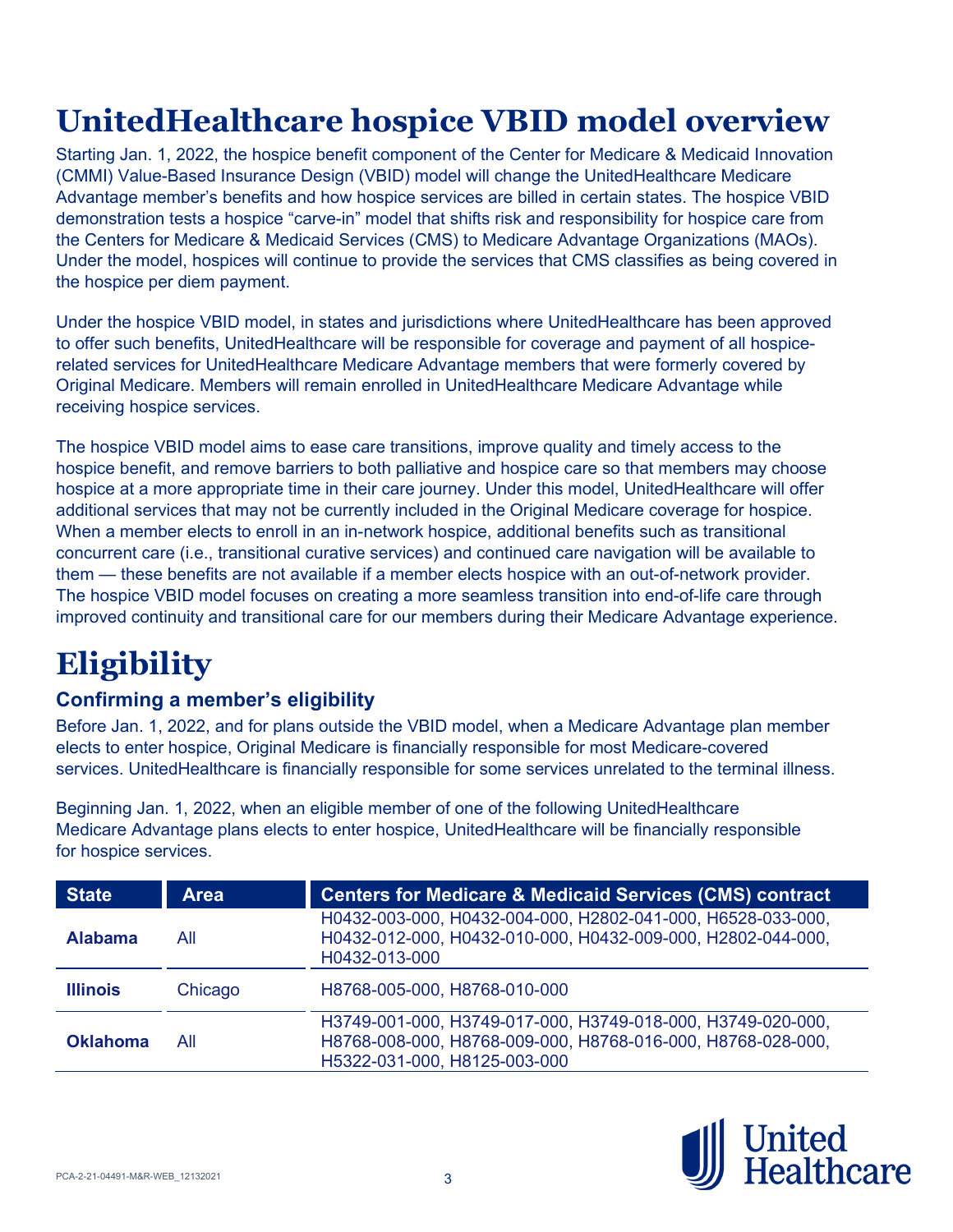The presence of a contract number that matches a contract listed above does not mean that the member is still active in the plan. Eligibility still needs to be confirmed real time.

Hospice providers can confirm member eligibility real time by checking a member's plan through the HIPAA Eligibility Transaction System (HETS) through CMS or by signing in at **UHCprovider.com/eligibility.**

[HIPAA Eligibility Transaction System \(HETS\) | CMS](https://www.cms.gov/Research-Statistics-Data-and-Systems/CMS-Information-Technology/HETSHelp)

## **Plan changes**

If a member who is in an active hospice election chooses to switch to another participating plan, the hospice benefit coverage will remain. However, if the member chooses to "opt out" of the MAO plan to Original Medicare (i.e., special enrollment periods) or move into a non-participating plan, then the original plan will cover hospice and hospice-related services through the end of the month.

Hospice providers should regularly review patients' coverage for continual awareness of the benefits associated with their plan and to remain aware of any plan changes.

## **Hospice termination and re-election**

Claims for members enrolled in hospice on or before Dec. 31, 2021, will continue to be paid by Original Medicare if the member's hospice election remains active. Claims should continue to be sent only to the Medicare Administrative Contractor (MAC).

Payment will be covered by UnitedHealthcare for eligible services. Only members who elect hospice on or after Jan. 1, 2022, will be included in the model.

If a member revokes their hospice election and subsequently elects hospice on or after Jan. 1, 2022, they will be included in this model, and both notices and claims should be sent to both the MAC and UnitedHealthcare.

### **Hospice pre-approval**

UnitedHealthcare does not require members to receive pre-approval for hospice care. UnitedHealthcare coverage of hospice services is not conditioned on a member receiving pre-approval for hospice services. In accordance with 42 CFR § 418.22, hospice providers will continue to obtain certification of terminal illness.

## **Prior authorizations**

Prior authorizations for hospice services are not required from participating Medicare Advantage plans.

# **Palliative care**

Today, and in 2022, UnitedHealthcare offers qualifying members home-based palliative care services through Prospero Health. The program is available to members with advanced illness who have begun a process of progressive and significant decline. It is meant to help bridge gaps for those who are not ready or clinically appropriate for a hospice level of care but need additional supportive services. The interdisciplinary care team co-manages directly with the member's primary care provider (PCP) and specialists to manage pain, symptom relief and clinical interventions.

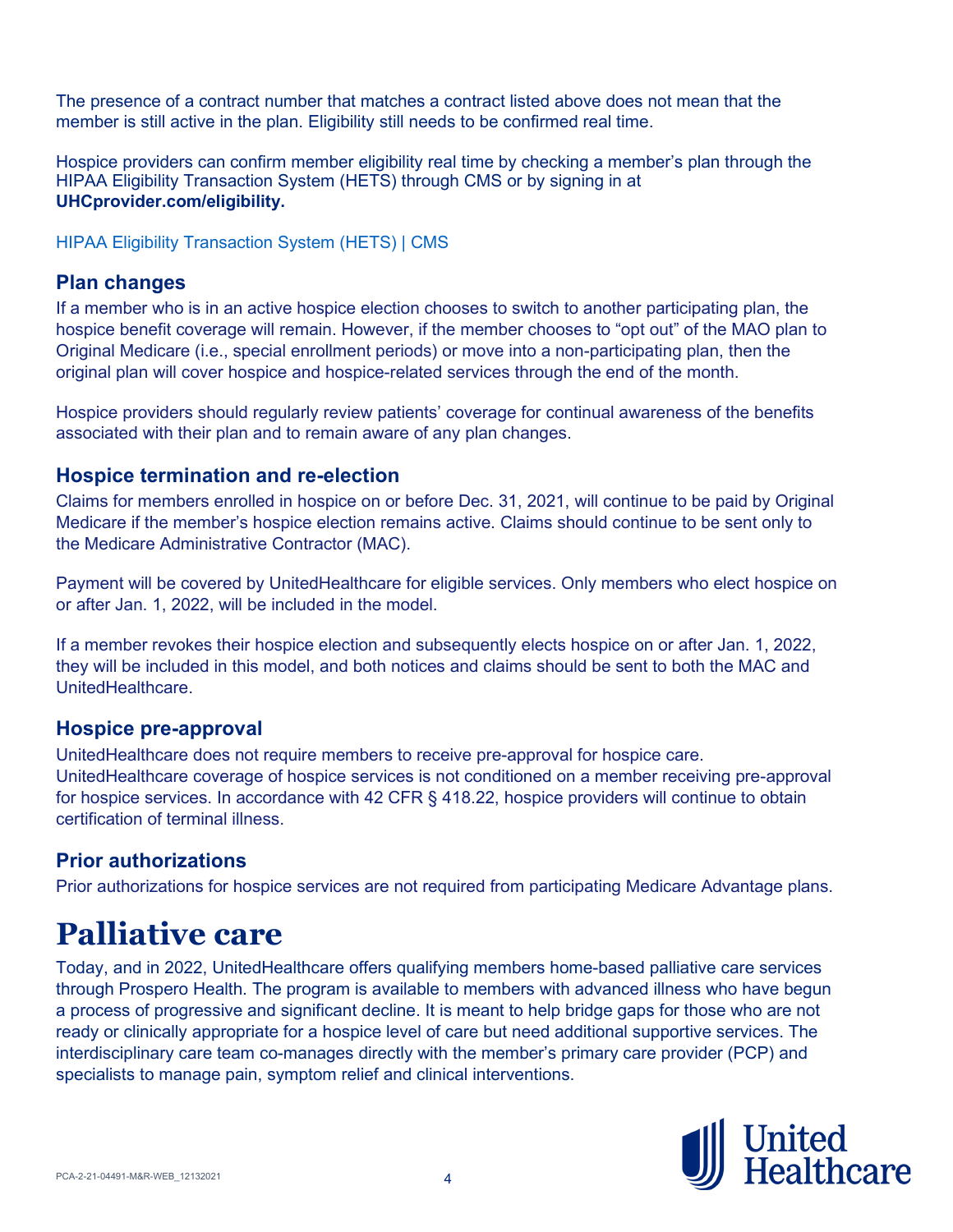Unlike the Medicare hospice benefit, palliative care does not have a prognosis restriction and may be provided together with curative treatment at any state of a serious illness.

The goal of palliative care is to improve quality of life for those living with serious illness and their families and caregivers by providing specialized medical care, support and relief from the symptoms and stress of a serious illness, while allowing the necessary space and time for enrollees to understand their care choices and decide on a plan of care that best reflects their needs and wishes.

In addition to the benefits that are currently covered by MAOs today, participating VBID plans must also include palliative care and a strategy for advanced care planning, both of which CMS sees as paths to improving end-of-life care. The VBID model requires that UnitedHealthcare has a strategy for engaging members in non-hospice palliative care services. The UnitedHealthcare strategy includes continuing to work with Prospero to provide home-based palliative care services for qualified members.

### **Referring UnitedHealthcare members to a UnitedHealthcare palliative care program**

If it is determined that a member is not ready for hospice care, they may be a candidate for a UnitedHealthcare palliative care program.

For VBID plan members in Alabama, Illinois (Chicago) and Oklahoma, referring physicians or hospice agencies are to send the referral and patient's demographic information to Prospero via the following methods:

- **Email:** [referrals@prospero-health.com](mailto:referrals@prospero-health.com)
- **Phone:** 888-608-0499
- **Fax:** 866-893-6646

### **Palliative program transitions to hospice**

While Prospero co-manages with the patients' PCPs, they do have the capability to act as the PCP for those patients who do not have one. Prospero's comprehensive care is provided through an interdisciplinary team of physicians (board certified in internal medicine, geriatrics, palliative care and/or hospice), nurse practitioners, nurses and social workers.

The Prospero team is available to patients, families and providers 24/7 for any needs. Additionally, Prospero partners with other medical providers and specialty physicians and community providers to coordinate all aspects of care to help ensure patients and caregivers are supported where they are most comfortable — at home.

Prospero will provide continual support to patients across the informational, referral and enrollment processes as patients and their families consider if hospice care is the right choice. Prospero will educate patients about their in- and out-of-network provider options.

### **Pre-hospice consultation via Prospero palliative**

A pre-hospice consultation is designed to assist members and/or caregivers by providing information and education on end-of-life care options, including hospice. A pre-hospice consultation is an **optional** benefit available 24/7 to **all** members in participating plans. Members receiving Prospero medical services also have the option of receiving the pre-hospice consultation as part of their service offering.

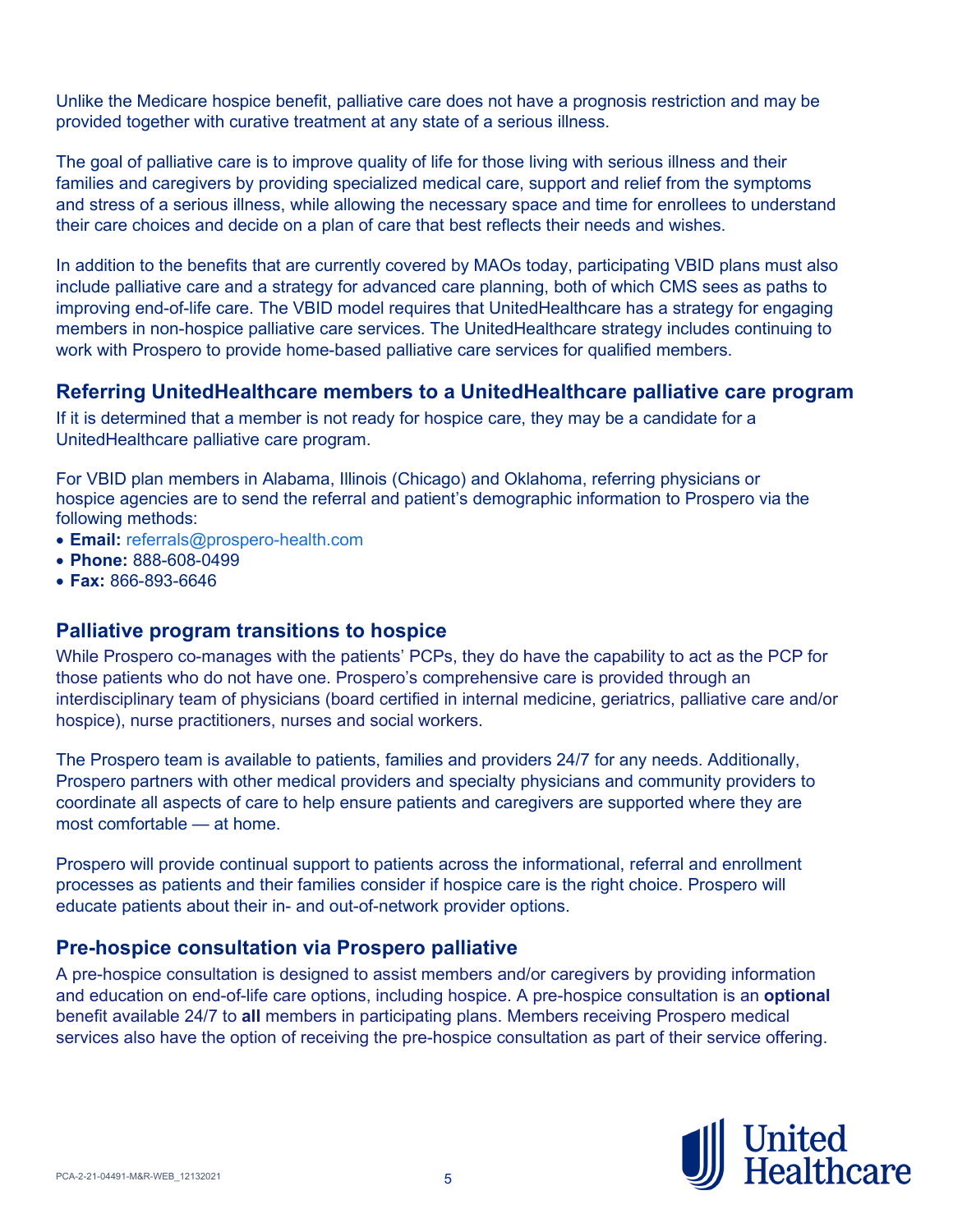Prospero members can receive a pre-hospice consultation by reaching out directly to their Prospero care provider. Or, to be connected to a member of the UnitedHealthcare pre-hospice consult team at Envoy Care Advocates, a member can call the number on the back of their insurance card, or call the pre-hospice consultation team directly at 833-753-2970.

# **Pre-hospice consultation**

## **What to expect during a pre-hospice consultation**

The pre-hospice consultation is an **optional** benefit available 24/7 to **all** members in participating plans, at a \$0 cost share, regardless of if they are receiving Prospero palliative medical services. All members can access the UnitedHealthcare pre-hospice consult team (Envoy Care Advocates) by calling the number on the back of their insurance card, or by calling the pre-hospice consultation team directly at 833-753-2970.

Pre-hospice consultations will include topics such as:

- General overview of hospice
- Available services through hospice
- Hospice enrollment process
- Collaboration with patient's PCP
- Information about in- and out-of-network hospice providers and options
- Value of in-network hospice providers, including:
	- − Quality
	- − Transitional concurrent care

The value of the UnitedHealthcare hospice network will be emphasized during the consultation, and members will be informed that transitional concurrent care services (short-term curative care services provided as part of the model) are only available when they choose an in-network hospice.

The member owns the decision to elect hospice, as well as the hospice selection. UnitedHealthcare, nor the hospice can make or change the member's hospice election. Members will be informed that if they choose an out-of-network hospice, payment will be made on their behalf by their UnitedHealthcare Medicare Advantage plan.

Additional information about the voluntary pre-hospice consultation can be found within the CMMI RFA and Technical and Operational Guideline documents at [innovation.cms.gov/innovation-models/vbid.](https://innovation.cms.gov/innovation-models/vbid)

# **Hospice benefit**

All members that elect hospice will be able to receive hospice care within any of the 4 Medicare-defined hospice levels as appropriate. The member cost shares for hospice care under the VBID demonstration will be identical to the standard hospice cost shares applied today by Original Medicare. In alignment with Original Medicare, members will have the following cost shares:

- \$0 cost share for hospice care for any hospice provider regardless of UnitedHealthcare network status
- \$5 cost share for each drug provided by their hospice provider
- 5% cost share of the daily respite care rate

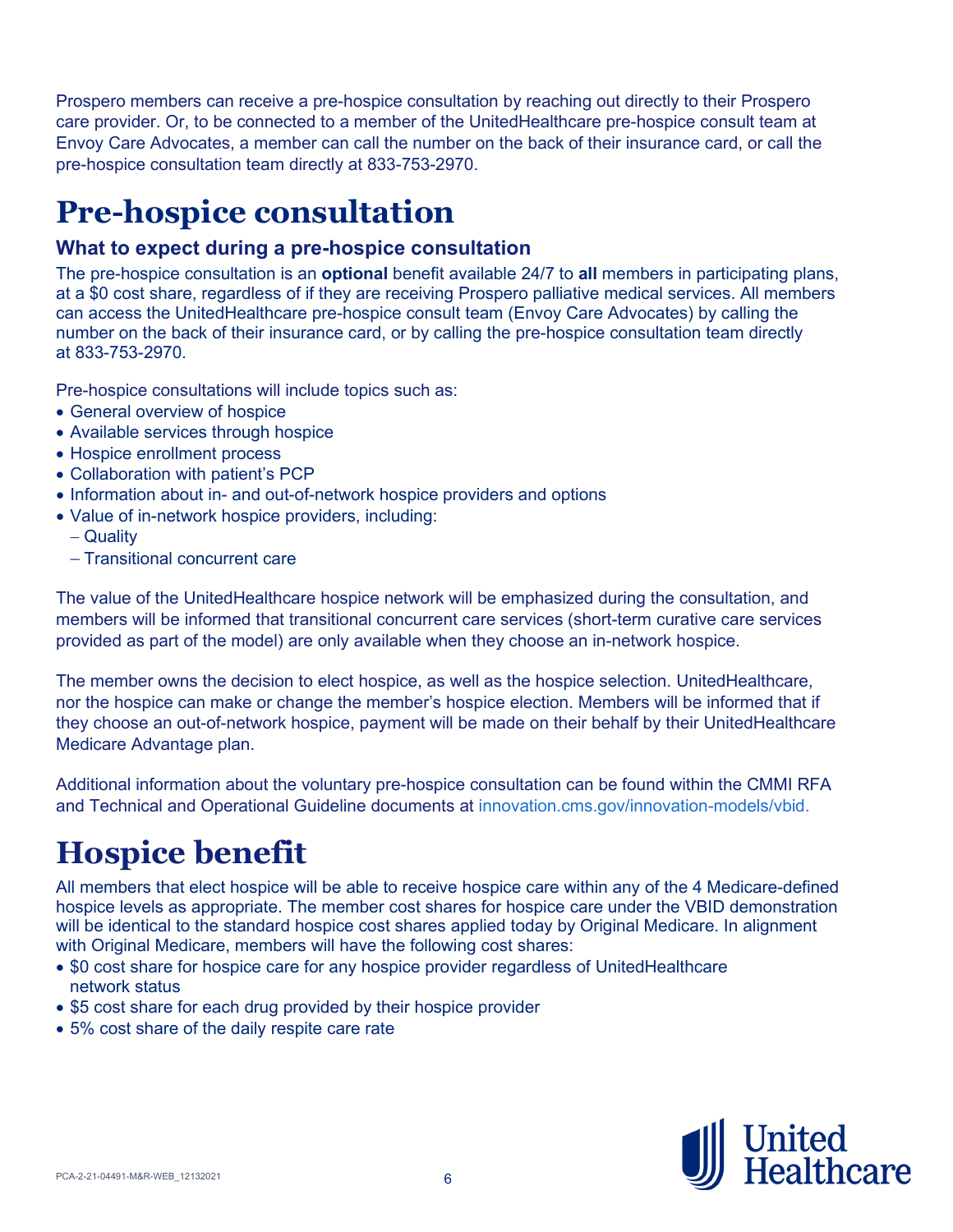# **Notices and claims**

Under the hospice VBID model, CMS requires hospice providers to submit required notices and claims to **both the MAC and to UnitedHealthcare.** These notices include:

- Notice of Election (NOE)
- Notice of Termination or Revocation (NOTR)
- Notice of Transfer

Please see submission guidance for each in the corresponding sections below.

All notices and claims should be sent to UnitedHealthcare electronically. The method of transmission should be via electronic data interchange (EDI) on the 837, directed to the UnitedHealthcare Payer ID. The Payer ID can be found on the back of the member's ID card. For Illinois, Alabama and Oklahoma plans included in the model, the Payer ID is 87726.

#### **Hospice providers are to submit both claims and notices only to the MAC if:**

- A member was actively enrolled in hospice care prior to Jan. 1, 2022
- A member "opts out" of the MAO plan or moves into a non-participating plan. Note: The original plan will cover hospice and hospice-related services through the end of the month.

#### **Hospice providers are to submit claims and notices to both the MAC and UnitedHealthcare if:**

- The current NOE became active on or after Jan. 1, 2022
- A member was actively enrolled in hospice before Jan. 1, 2022, revoked their hospice care and re-elected hospice on or after Jan. 1, 2022

# **Notice submission requirements**

Notices must be submitted to both the MAC and UnitedHealthcare within the time frames outlined below. Consistent with CMS requirements, if notices are not submitted in a timely manner, the hospice provider risks payment delays and/or reduction in payment.

### **Notice of Election**

Hospice providers must submit the Notice of Election (NOE) within calendar 5 days of hospice admission to both the MAC and UnitedHealthcare.

### **Notice of Termination or Revocation**

If a member chooses to revoke their hospice care election, the hospice provider must provide the MAC and UnitedHealthcare with a Notice of Termination or Revocation (NOTR) within 5 calendar days after the effective date of discharge or revocation. A NOTR should **not** be used when a patient is transferred.

### **Notice of Transfer**

If a member chooses to transfer from one hospice agency to another, the hospice agency that the beneficiary is transferring from submits a final claim. After the transferring hospice has submitted their final claim, the admitting hospice then submits a hospice Notice of Transfer.